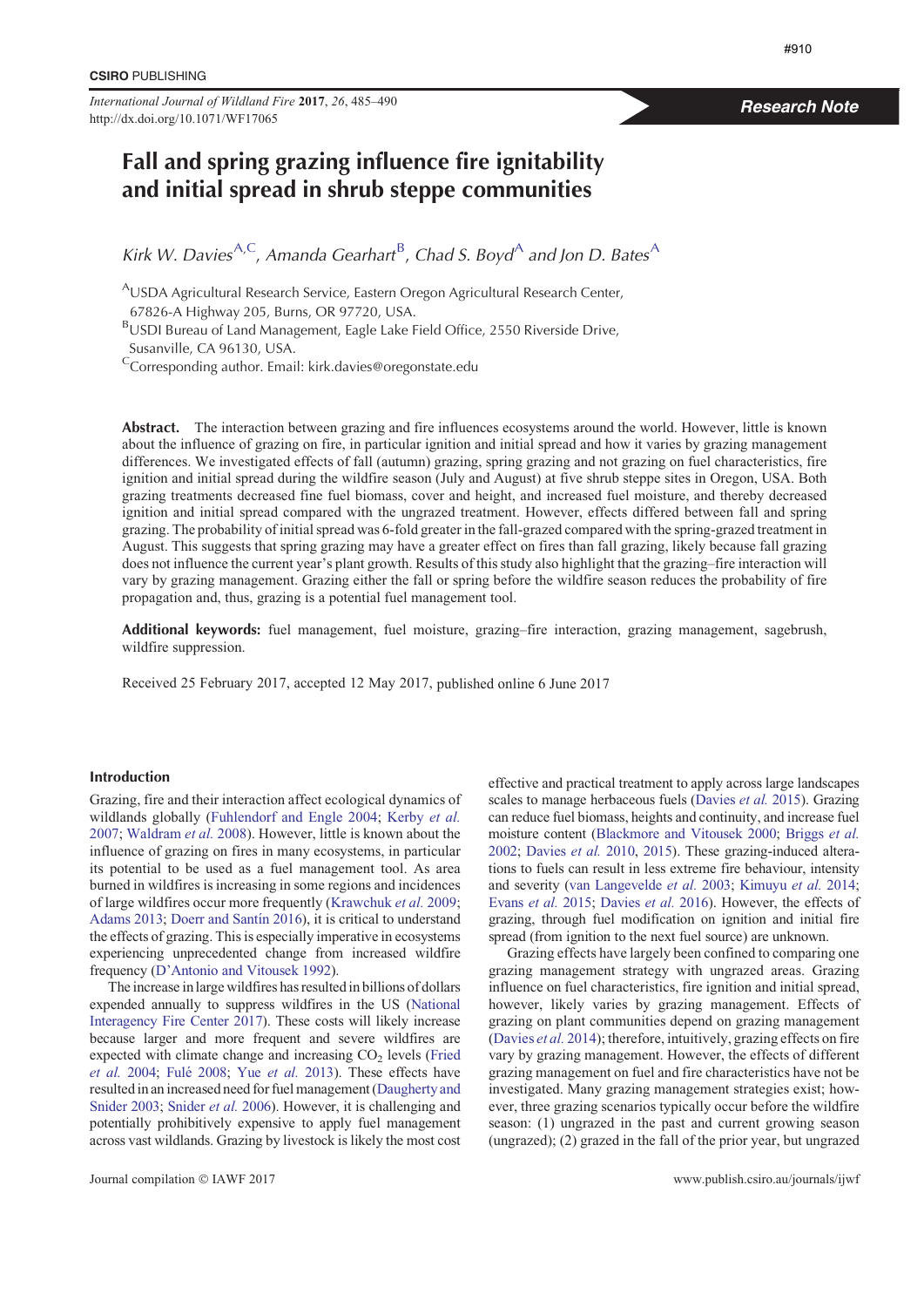in the current year (fall-grazed); and (3) ungrazed in the prior year, but grazed in the spring of the current year (spring-grazed).

The purpose of the present study was to evaluate effects of fall and spring grazing by cattle (*Bos taurus*) on fuel characteristics and probability of fire ignition and initial spread during the wildfire season. We hypothesised that: (1) both grazed treatments would increase fine fuel moisture, decrease fuel biomass, height, continuity and cover, and decrease fire ignition and initial spread probabilities compared with the ungrazed treatment, (2) that these effects would be greater in the spring- than fall-grazed treatment.

#### Materials and methods

# Study area

Five study sites were located  $\sim$  50–56 km west of Burns, Oregon, USA (latitude 43°29'N, longitude 119°43'W). Climate is cool and wet in the winter and hot and dry during the summer. Wildfire season occurs during the summer, with most wildfires occurring in July and August. Study sites were Wyoming big sagebrush (*Artemisia tridentata* Nutt. subsp. *wyomingensis* Beetle and A. Young)–bunchgrass communities with an understorey dominated by native bunchgrasses. Shrub cover averaged 21% across study sites. Dominant bunchgrasses were Thurber needlegrass (*Achnatherum thurberianum* (Piper) Barkworth) and bluebunch wheatgrass (*Pseudoroegneria spicata* (Pursh) A. Löve). Average distance between study sites was 3 km. Elevation at study sites ranged from 1402 to 1469 m with slopes between 0 and 20%. Crop year precipitation (1 Oct–30 Sept) was 90 and 86% of the 30-year average in 2014–15 and 2015–16 respectively. These shrub steppe communities are estimated to have historically burned every  $50-100+$  years ([Mensing](#page-4-0) *et al.* 2006).

# Experimental design

We used a randomised complete block design with five sites (blocks) and three treatments. Treatments were randomly assigned to  $50 \times 50$ -m plots in each block. Plots had a 5-m buffer between them to reduce edge effects. Treatments were: ungrazed, fall-grazed and spring-grazed. Grazing treatments were applied with five heifers (365 to 450 kg) that grazed plots until 40 to 50% of the available forage was consumed based on the method described in [Anderson and Curreir \(1973\).](#page-4-0) The falland spring-grazing treatments occurred in late September of 2015 and in late May–early June of 2016 respectively. The ungrazed treatment was not grazed in 2015 and 2016.

Probability of ignition, bunchgrass burning and initial fire spread were measured during the wildfire season on 19 July 2016 and 24 August 2016. Relative humidity averaged 27 and 22%, wind speed ranged from 1.2 to 13.5 km  $h^{-1}$  and 1.8 to 13.2 km  $h^{-1}$ , and air temperature averaged 24 and 24 $^{\circ}$ C during the July and August trials respectively. Fire ignitions were applied to all three treatments in each block within a 30-min time interval. Order of ignition among treatments in each block was randomly assigned during trials.

#### Measurements

Probability of ignition was determined along two randomly located 1-m transects in each treatment replicate. Every 10 cm along each transect, a lighter was lit and held on for 2 s. Ignition was considered successful if, after extinguishing the lighter,

flames continued for  $\geq$  2 s. Probability of ignition was determined by the number of successful ignitions divided by total number of attempts. During ignition attempts, the lighter was positioned at a 45° angle with the tip positioned 1 cm off the soil or fuel surface with the flame adjustment at the highest setting. All ignition attempts were performed from the upwind side. Two bunchgrasses were selected at random on each sampling date in each treatment replicate and ignited with the lighter using the above procedure. Ignition occurred on the upwind side of the bunchgrass. A bunchgrass was considered burned if the entire crown was burned (i.e. black). Initial spread was considered successful if flames from the ignited bunchgrass ignited another fuel source.

Herbaceous and shrub fuel moisture were measured before ignition attempts in each treatment. Herbaceous fuel was harvested from five randomly located  $0.2 \text{--} m^2$  quadrats. Shrub fuel moisture was measured by harvesting one 7–10-cm branch from five randomly selected shrubs. Harvested biomass was weighed in the field, oven-dried, and reweighed to determine moisture content. Fuel moisture was calculated as a percentage of dry weight.

In July, cover and continuity of herbaceous and shrub fuels were measured using four 20-m transects randomly placed within each treatment replicate. Herbaceous and shrub cover was determined by the line-intercept method ([Canfield 1941](#page-4-0)). Continuity was the length of continuous herbaceous and shrub cover along each transect. Bunchgrass height was measured on 50 randomly selected plants in late July in each treatment replicate. The tallest current year's growth and prior years' growth were measured on each bunchgrass. Fine fuel biomass was collected in late July by harvesting 10 randomly located 1-m<sup>2</sup> quadrats in each treatment replicate. Collected biomass was oven-dried and then weighed.

#### Statistical analysis

Repeated-measures analysis of variance using the PROC MIXED procedure in *SAS*, ver. 9.4, was used to compare the response of repeatedly measured variables to treatments. Sampling date was the repeated variable, treatment was considered a fixed variable, and block and block-by-treatment interactions were treated as random variables in the models. The appropriated covariance structure was selected based on Akaike's Information Criterion [\(Littell](#page-4-0) *et al.* 1996). Non-repeatedly measured variables were analysed using analysis of variance using the PROC MIXED procedure in *SAS*, ver. 9.4. Data that did not meet assumptions of analysis of variance were square-root or log-transformed. Figures and text present non-transformed (i.e. original) data. Means were separated using the Fisher's Least Significant Difference method  $(\alpha = 0.05)$  and reported with standard errors.

#### Results

Probability of ignition differed among treatments and varied by date ([Fig. 1;](#page-2-0)  $P < 0.001$  and 0.021). Ignition probability was 170 to 220% greater in the ungrazed compared with the fall- and spring-grazed treatments ( $P = 0.001$  and  $\leq 0.001$ ), but did not differ between grazed treatments  $(P = 0.284)$ . Probability of perennial bunchgrass burning varied among treatments [\(Fig. 1](#page-2-0);  $P = 0.037$ , but did not differ between dates ( $P = 0.448$ ).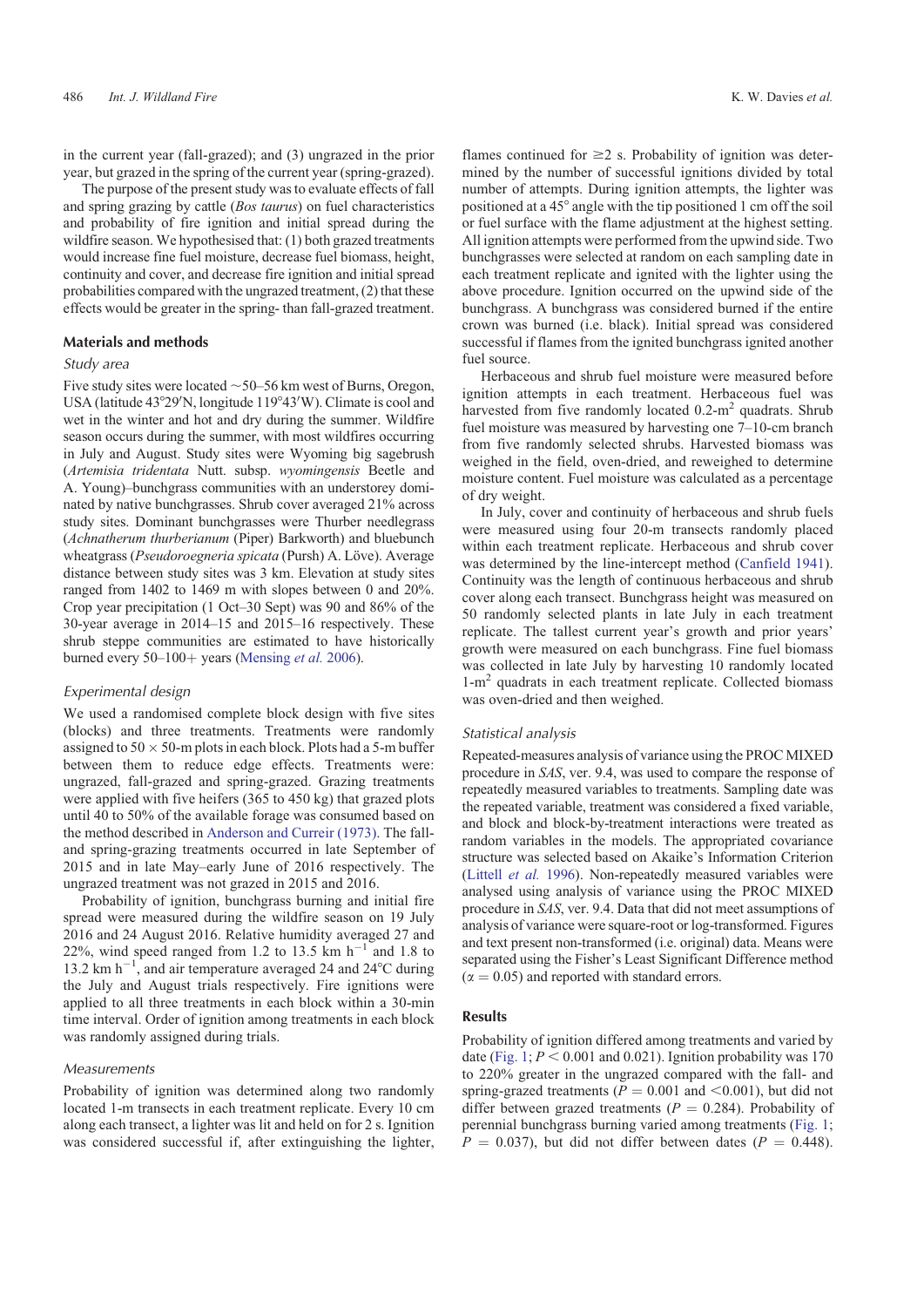<span id="page-2-0"></span>

**Fig. 1.** Ignition (top) and bunchgrass burn (bottom) probability (mean  $+$  s.e.) expressed as a percentage in July and August among treatments. Fall-grazed, grazed in the prior fall; Spring-grazed, ungrazed in the fall prior, but grazed in the spring before sampling; Ungrazed, not grazed in the prior fall or the spring before sampling.

Perennial bunchgrasses were 200% more likely to burn in the ungrazed than the spring-grazed treatments  $(P = 0.013)$ . Bunchgrass burn probability did not differ between the ungrazed and fall-grazed treatments or the fall- and spring-grazed treatments  $(P = 0.092$  and 0.238). Likelihood of initial spread differed among treatments (Fig. 2;  $P = 0.002$ ), but did not vary between dates ( $P = 0.166$ ). Spread probability was greater in the ungrazed than in the fall- and spring-grazed treatments  $(P = 0.030$  and  $\leq 0.001$ ) and greater in the fall-grazed compared with the spring-grazed treatment ( $P = 0.022$ ). The probability of spread was 8 times greater in the ungrazed compared with the spring-grazed treatment in August. The interaction between date and treatment was not significant for ignition, bunchgrass burn probability or initial spread  $(P > 0.05)$ .

Herbaceous fuel moisture varied among treatments and by date (Fig. 2;  $P = 0.002$  and 0.022). Herbaceous fuel moisture was 1.6 to 1.9-fold and 2.0 to 2.2-fold greater in the grazed treatments compared with the ungrazed treatment in July and August respectively ( $P = 0.004$  and  $\leq 0.001$ ). Grazed treatments did not differ in herbaceous fuel moisture  $(P = 0.250)$ . Sagebrush moisture did not differ among treatments (data not shown;  $P = 0.590$ ), but was 1.7 times greater in July than in August (data not shown;  $P \leq 0.001$ ).



**Fig. 2.** Fire spread probability (top) and herbaceous fuel moisture (bottom) (mean  $+$  s.e.) expressed as a percentage in July and August among treatments. Fuel moisture was calculated as a percentage of dry weight. Fall-grazed, grazed in the prior fall; Spring-grazed, ungrazed in the fall prior, but grazed in the spring before sampling; Ungrazed, not grazed in the prior fall or the spring before sampling.

Herbaceous fuel cover varied among treatments ([Fig. 3](#page-3-0);  $P = 0.014$ ) with it being 140 and 170% greater in the ungrazed compared with the fall-grazed and spring-grazed treatments respectively  $(P = 0.021$  and 0.006). Herbaceous fuel cover did not differ between grazed treatments  $(P = 0.414)$ . Continuity of herbaceous fuel varied among treatments ([Fig. 3](#page-3-0);  $P = 0.050$ ). Herbaceous fuel continuity length was 1.5-fold greater in the ungrazed than spring-grazed treatment  $(P = 0.018)$ , but did not differ between the ungrazed and fall-grazed treatments  $(P = 0.170)$  or grazed treatments  $(P = 0.183)$ . Shrub cover and continuity did not vary among treatments (data not shown;  $P = 0.288$  and 0.936). The height of perennial bunchgrass current year's growth varied among treatments  $(P < 0.001)$ . Perennial bunchgrass current year's growth height was less in the spring-grazed (16  $\pm$  2 cm) compared with the fall-grazed  $(38 \pm 3 \text{ cm})$  and ungrazed  $(45 \pm 4 \text{ cm})$  treatments  $(P < 0.001)$ , but did not differ between the fall-grazed and ungrazed treatments  $(P = 0.193)$ . Height of bunchgrass prior years' growth varied among treatments  $(P = 0.001)$ . It was greater in the ungrazed (18  $\pm$  4 cm) treatment compared with the fall- $(6 \pm 1 \text{ cm})$  and spring-grazed  $(5 \pm 2 \text{ cm})$  treatments  $(P = 0.001$  and  $\leq 0.001$ ), but did not differ between grazed treatments ( $P = 0.693$ ). Fine fuel biomass varied by treatment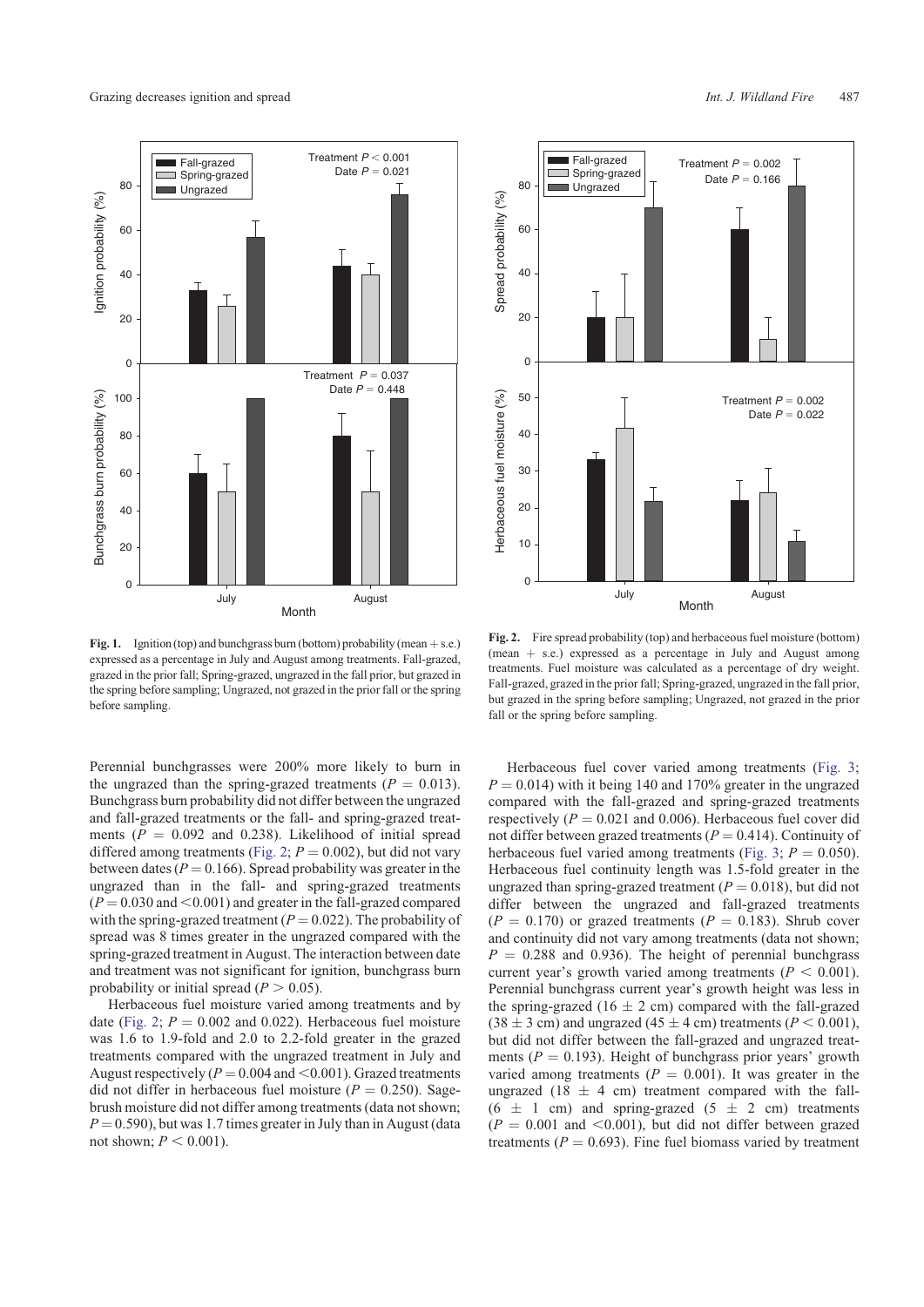<span id="page-3-0"></span>

**Fig. 3.** Herbaceous cover (top) and continuity (bottom) (mean  $+$  s.e) among treatments in July. Continuity is the average length of continuous herbaceous fuel without a gap measured with the line-intercept method. Fallgrazed, grazed in the prior fall; Spring-grazed, ungrazed in the fall prior, but grazed in the spring before sampling; Ungrazed, not grazed in the prior fall or the spring before sampling. Lower-case letters represent significant differences among treatments ( $P \le 0.05$ ).

 $(P = 0.004)$  and was greater in the ungrazed (703  $\pm$  94 kg ha<sup>-1</sup>) compared with the fall-  $(365 \pm 31 \text{ kg ha}^{-1})$  and spring-grazed  $(242 \pm 72 \text{ kg ha}^{-1})$  treatments respectively  $(P = 0.039 \text{ and } 0.039)$ 0.001) and greater in the fall- than the spring-grazed treatment  $(P = 0.048)$ .

### Discussion

Both grazing strategies modified fuels in ways that reduce fire behaviour severity. Similarly, others have found grazing reduced fuel biomass, heights and continuity, and increased moisture content [\(Blackmore and Vitousek 2000](#page-4-0); [Briggs](#page-4-0) *et al.* 2002; [Davies](#page-4-0) *et al.* 2010, [2015](#page-4-0)). In agreement with prior research ([Davies](#page-4-0) *et al.* 2010, [2015\)](#page-4-0), we found that grazing by cattle did not appear to influence shrubs. Though both grazing treatments influenced fine fuels, spring grazing decreased fine fuel height and biomass during the wildfire season more than fall grazing. Herbaceous fuel continuity also appeared to be influenced more by spring grazing compared with fall grazing as it was less in the spring-grazed treatment than the ungrazed treatment, but did not differ between the fall-grazed and ungrazed treatment. Fall grazing had less effect on fuels than spring grazing because fall grazing did not influence current year's herbaceous vegetation.

Therefore, the cumulative effect of spring grazing on fire is expected to be greater than the effect of fall grazing when fires occur within the normal wildfire season.

Grazing effects on fine fuel characteristics decreased fire ignition probability and initial behaviour. Reduced fuel amounts and greater fuel moisture also decreased wildfire ignition and spread in other ecosystems ([Rorig and Ferguson 1999;](#page-4-0) [Littell](#page-4-0) *et al.* [2009;](#page-4-0) [Prestemon](#page-4-0) *et al.* 2013). The effects of grazing on fire spread varied by management strategy, with initial spread being less in the spring- compared with the fall-grazed treatment. This difference between grazing management strategies was most evident in August, when the fall-grazed treatment was 6-fold more likely to have initial fire spread than the spring-grazed treatment ([Fig. 2\)](#page-2-0). Thus, spring grazing, compared with fall grazing, is more likely to induce changes in fuels that reduce the likelihood of wildfire, even though both treatments were associated with reduced ignition potential and initial fire spread.

Effects varied by grazing management strategy, highlighting the importance of understanding the complexity of grazing and the grazing–fire relationship and not treating grazing as a simply grazed or ungrazed. We only evaluated differences in timing of one grazing event; however, effects on fire likely vary by a host of factors including defoliation level and frequency, herbivore type, grazing history, plant community and site characteristics, and interactions among these factors. A better understanding of how grazing management influences fuels and subsequent wildfires across a broad range of plant community and site characteristics is needed to improve management. This is particularly important because of increasing frequency and size of wildfires ([Fule´ 2008](#page-4-0); [Krawchuk](#page-4-0) *et al.* 2009; [Adams 2013\)](#page-4-0) and escalating cost of suppression ([Calkin](#page-4-0) *et al.* 2005; [National](#page-4-0) [Interagency Fire Center 2017\)](#page-4-0).

Grazing and fire occur across the majority of wildlands around the globe; therefore, our results suggest grazing is likely influencing the probability of initial ignition and spread of fires globally. Grazing, for example, has been demonstrated to reduce fire temperature and severity in Africa [\(van Langevelde](#page-5-0) *et al.* [2003;](#page-5-0) [Kimuyu](#page-4-0) *et al.* 2014) and, similarly, in the United States ([Davies](#page-4-0) *et al.* 2016). Thus, our results suggest that grazing has the potential to be managed to decrease the probability of wildfire propagation in many fire-prone ecosystems. Using livestock grazing to manage herbaceous fuels may be especially valuable in ecosystems that are experiencing a positive feedback between exotic grasses and fire. For example, exotic grass–fire cycles have developed in parts of Australia, tropical America and western North America [\(D'Antonio and Vitousek 1992](#page-4-0)).

A challenge with using grazing to manage fuels is that improper grazing can negatively affect plant communities [\(Daubenmire 1940;](#page-4-0) [Mack and Thompson 1982;](#page-4-0) [Reisner](#page-4-0) *et al.* [2013\)](#page-4-0). Strategic application of grazing is needed to manage fuels, minimise undesired effects and achieve a broad range of management goals in fire-prone ecosystems. Fuel management will probably not be crucial every year, allowing for diverse management applications to maintain a wide array of ecosystem services. Fuel management is likely most beneficial after highherbaceous-production years. Big wildfire years often occur after a year or two of above-average plant production [\(Knapp 1998](#page-4-0); [Westerling](#page-5-0) *et al.* 2003; [Littell](#page-4-0) *et al.* 2009). Grazing effects,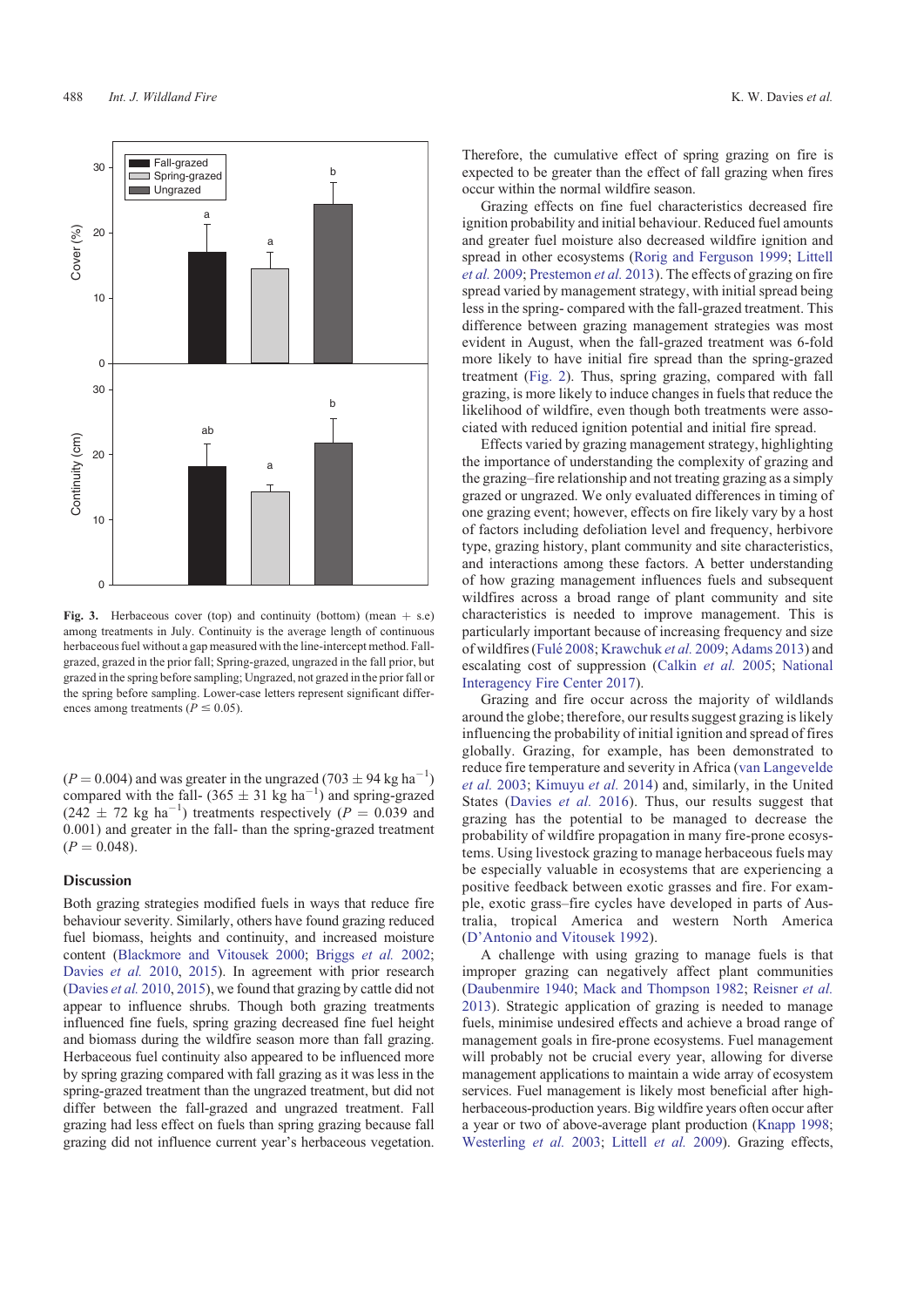<span id="page-4-0"></span>however, vary by fuel characteristics, especially those fuels not influenced by grazing and fire weather (Strand *et al.* 2014; Schachtschneider 2016). Nevertheless, grazing is a tool that can decrease the probability of wildfire propagation.

#### Acknowledgements

We greatly appreciate Woody Strachan, Michelle Maddox, Roxanne Rios and all the summer technicians for assisting with the implementation of this experiment and data collection. We are also grateful to Aleta Nafus for assisting with the set-up of this experiment. We thank Dustin Johnson and Tony Svejcar for reviewing earlier versions of this manuscript. USDA is an equal opportunity provider and employer. Mention of a proprietary product does not constitute a guarantee or warranty of the product by USDA or the authors and does not imply its approval to the exclusion of other products. The authors declare no conflicts of interest.

## References

- Adams MA (2013) Mega-fires, tipping points and ecosystem services: managing forests and woodlands in an uncertain future. *Forest Ecology and Management* **294**, 250–261. doi:[10.1016/J.FORECO.2012.11.039](http://dx.doi.org/10.1016/J.FORECO.2012.11.039)
- Anderson EW, Curreir WF (1973) Evaluating zones of utilization. *Journal of Range Management* **26**, 87–91. doi[:10.2307/3896457](http://dx.doi.org/10.2307/3896457)
- Blackmore M, Vitousek PM (2000) Cattle grazing, forest loss, and fuel loading in a dry forest ecosystem at Pu'u Wa'aWa'a Ranch, Hawai'i. *Biotropica* **32**, 625–632. doi:[10.1646/0006-3606\(2000\)032\[0625:](http://dx.doi.org/10.1646/0006-3606(2000)032[0625:CGFLAF]2.0.CO;2) [CGFLAF\]2.0.CO;2](http://dx.doi.org/10.1646/0006-3606(2000)032[0625:CGFLAF]2.0.CO;2)
- Briggs JM, Hoch GA, Johnson LC (2002) Assessing the rate, mechanisms, and consequences of the conversion of tallgrass prairie to *Juniperus virginiana* forest. *Ecosystems* **5**, 578–586. doi[:10.1007/S10021-002-](http://dx.doi.org/10.1007/S10021-002-0187-4) [0187-4](http://dx.doi.org/10.1007/S10021-002-0187-4)
- Calkin DE, Gebert KM, Jones JG, Neilson RP (2005) Forest Service large fire area burned and suppression expenditure trends, 1970–2002. *Journal of Forestry* **103**, 179–183.
- Canfield RH (1941) Application of the line interception methods in sampling range vegetation. *Journal of Forestry* **39**, 388–394.
- D'Antonio CM, Vitousek PM (1992) Biological invasions by exotic grasses, the grass/fire cycle, and global change. *Annual Review of Ecology and Systematics* **23**, 63–87. doi:[10.1146/ANNUREV.ES.23.](http://dx.doi.org/10.1146/ANNUREV.ES.23.110192.000431) [110192.000431](http://dx.doi.org/10.1146/ANNUREV.ES.23.110192.000431)
- Daubenmire R (1940) Plant succession due to overgrazing in the *Agropyron* bunchgrass prairie of south-eastern Washington. *Ecology* **21**, 55–64. doi[:10.2307/1930618](http://dx.doi.org/10.2307/1930618)
- Daugherty PJ, Snider GB (2003) Ecological and market economics. In 'Ecological restoration of ponderosa pine forests'. (Ed. P Friederici) pp. 58–69. (Island Press: Washington, DC, USA)
- Davies KW, Bates JD, Svejcar TJ, Boyd CS (2010) Effects of long-term livestock grazing on fuel characteristics in rangelands: an example from the sagebrush steppe. *Rangeland Ecology and Management* **63**, 662–669. doi:[10.2111/REM-D-10-00006.1](http://dx.doi.org/10.2111/REM-D-10-00006.1)
- Davies KW, Vavra M, Schultz B, Rimbey N (2014) Implications of longerterm rest from grazing in the sagebrush steppe. *Journal of Rangeland Applications* **1**, 14–34.
- Davies KW, Boyd CS, Bates JD, Hulet A (2015) Dormant-season grazing may decrease wildfire probability by increasing fuel moisture and reducing fuel amount and continuity. *International Journal of Wildland Fire* **24**, 849–856. doi:[10.1071/WF14209](http://dx.doi.org/10.1071/WF14209)
- Davies KW, Boyd CS, Bates JD, Hulet A (2016) Winter grazing can reduce wildfire size, intensity, and behavior in a shrub-grassland. *International Journal of Wildland Fire* **25**, 191–199. doi[:10.1071/WF15055](http://dx.doi.org/10.1071/WF15055)
- Doerr SH, Santín C (2016) Global trends in wildfire and its impacts: perceptions versus realities in a changing world. *Philosophical Transactions of the Royal Society B* **371**, 20150345. doi:[10.1098/RSTB.](http://dx.doi.org/10.1098/RSTB.2015.0345) [2015.0345](http://dx.doi.org/10.1098/RSTB.2015.0345)
- Evans EW, Ellsworth LM, Litton CM (2015) Impact of grazing on fine fuels and potential wildfire behavior in a non-native tropical grassland. *Pacific Conservation Biology* **21**, 126–132. doi:[10.1071/PC14910](http://dx.doi.org/10.1071/PC14910)
- Fried JS, Torn MS, Mills E (2004) The impact of climate change on wildfire severity: a regional forecast for northern California.*Climatic Change* **64**, 169–191. doi[:10.1023/B:CLIM.0000024667.89579.ED](http://dx.doi.org/10.1023/B:CLIM.0000024667.89579.ED)
- Fuhlendorf SD, Engle DM (2004) Application of the fire-grazing interaction to restore a shifting mosaic on tallgrass prairie. *Journal of Applied Ecology* **41**, 604–614. doi:[10.1111/J.0021-8901.2004.](http://dx.doi.org/10.1111/J.0021-8901.2004.00937.X) [00937.X](http://dx.doi.org/10.1111/J.0021-8901.2004.00937.X)
- Fule<sup> $PZ$ </sup> (2008) Does it make sense to restore wildland fire in changing climate? *Restoration Ecology* **16**, 526–531. doi:[10.1111/J.1526-100X.](http://dx.doi.org/10.1111/J.1526-100X.2008.00489.X) [2008.00489.X](http://dx.doi.org/10.1111/J.1526-100X.2008.00489.X)
- Kerby JD, Fuhlendorf SD, Engle DM (2007) Landscape heterogeneity and fire behavior: scale-dependent feedback between fire and grazing processes. *Landscape Ecology* **22**, 507–516. doi[:10.1007/S10980-006-](http://dx.doi.org/10.1007/S10980-006-9039-5) [9039-5](http://dx.doi.org/10.1007/S10980-006-9039-5)
- Kimuyu DM, Sensenig RL, Riginos C, Veblen KE, Young TP (2014) Native and domestic browsers and grazers reduce fuels, fire temperature, and acacia ant mortality in an African savanna. *Ecological Applications* **24**, 741–749. doi[:10.1890/13-1135.1](http://dx.doi.org/10.1890/13-1135.1)
- Knapp PA (1998) Spatiotemporal patterns of large grassland fires in the Intermountain West, USA. *Global Ecology and Biogeography Letters* **7**, 259–273. doi[:10.2307/2997600](http://dx.doi.org/10.2307/2997600)
- Krawchuk MA, Moritz MA, Parisien MA, Van Dorn J, Hayhoe K (2009) Global pyrogeography: the current and future distribution of wildfire. *PLoS One* **4**, e5102. doi[:10.1371/JOURNAL.PONE.0005102](http://dx.doi.org/10.1371/JOURNAL.PONE.0005102)
- Littell JS, McKenzie D, Peterson DL, Westerling AL (2009) Climate and wildfire area burned in western US ecosprovinces, 1916–2003. *Ecological Applications* **19**, 1003–1021. doi[:10.1890/07-1183.1](http://dx.doi.org/10.1890/07-1183.1)
- Littell RC, Milliken GA, Stroup WW, Wolfinger RD (1996) 'SAS System for mixed models.' (SAS Institute, Inc.: Cary, NC, USA)
- Mack RN, Thompson JN (1982) Evolution in steppe with few large, hooved mammals. *American Naturalist* **119**, 757–773. doi:[10.1086/](http://dx.doi.org/10.1086/283953) [283953](http://dx.doi.org/10.1086/283953)
- Mensing S, Livingston S, Barker P (2006) Long-term fire history in Great Basin sagebrush reconstructed from macroscopic charcoal in spring sediments, Newark Valley, Nevada. *Western North American Naturalist* **66**, 64–77. doi[:10.3398/1527-0904\(2006\)66\[64:LFHIGB\]2.0.CO;2](http://dx.doi.org/10.3398/1527-0904(2006)66[64:LFHIGB]2.0.CO;2)
- National Interagency Fire Center (2017) Fire information wildland fire statistics. Available at [http://www.nifc.gov/fireInfo/fireInfo\\_documents](http://www.nifc.gov/fireInfo/fireInfo_documents) [Verified 2 March 2017]
- Prestemon JP, Hawbaker TJ, Bowden M, Carpenter J, Brooks MT, Abt KL, Sutphen R, Scranton S (2013) Wildfire ignitions: a review of the science and recommendations for empirical modeling. USDA Forest Service, Southern Research Station, General Technical Report SRS-171. (Asheville, NC, USA)
- Reisner MD, Grace JB, Pyke DA, Doescher PS (2013) Conditions favouring *Bromus tectorum* dominance of endangered sagebrush steppe ecosystems. *Journal of Applied Ecology* **50**, 1039–1049. doi[:10.1111/1365-](http://dx.doi.org/10.1111/1365-2664.12097) [2664.12097](http://dx.doi.org/10.1111/1365-2664.12097)
- Rorig ML, Ferguson SA (1999) Characteristics of lightning and wildland fire ignition in the Pacific Northwest. *Journal of Applied Meteorology and Climatology* **38**, 1565–1575. doi[:10.1175/1520-0450\(1999\)](http://dx.doi.org/10.1175/1520-0450(1999)038%3C1565:COLAWF%3E2.0.CO;2) [038](http://dx.doi.org/10.1175/1520-0450(1999)038%3C1565:COLAWF%3E2.0.CO;2)<[1565:COLAWF](http://dx.doi.org/10.1175/1520-0450(1999)038%3C1565:COLAWF%3E2.0.CO;2)>[2.0.CO;2](http://dx.doi.org/10.1175/1520-0450(1999)038%3C1565:COLAWF%3E2.0.CO;2)
- Schachtschneider CL (2016) Target grazing applied to reduce fire behavior metrics and wildfire spread. MS thesis, University of Idaho, Moscow, ID, USA.
- Snider G, Daugherty PJ, Wood D (2006) The irrationality of continued fire suppression: an avoided cost analysis of fire hazard reduction treatments versus no treatment. *Journal of Forestry* **104**, 431–437.
- Strand EK, Lauchbaugh KL, Limb R, Torell LA (2014) Livestock grazing effects on fuel loads for wildland fire in sagebrush-dominated ecosystem. *Journal of Rangeland Applications* **1**, 35–57.